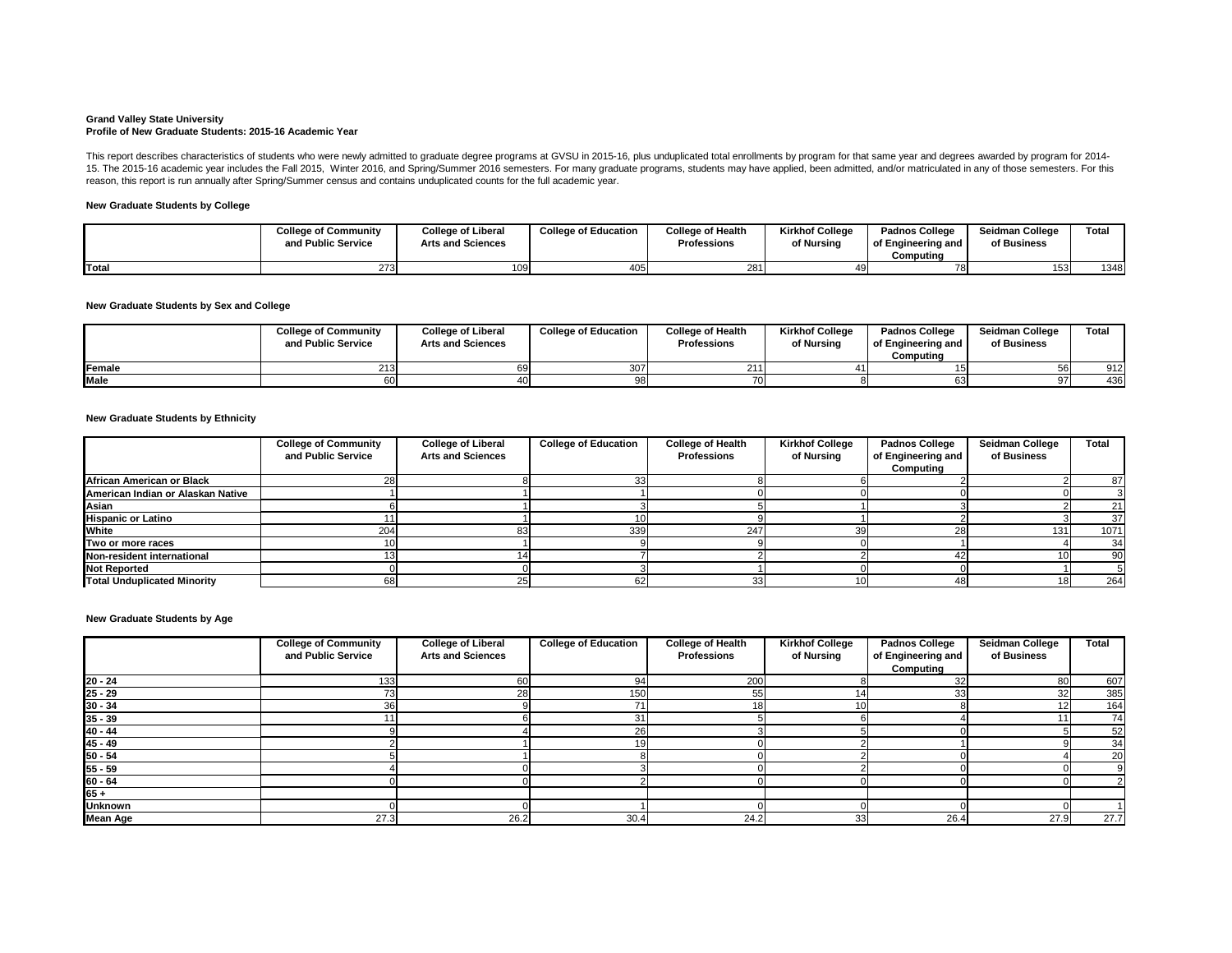# **New Graduate Students by Geographic Origin Michigan**

|                                       | <b>College of Community</b><br>and Public Service | <b>College of Liberal</b><br><b>Arts and Sciences</b> | <b>College of Education</b> | <b>College of Health</b><br><b>Professions</b> | <b>Kirkhof College</b><br>of Nursing | <b>Padnos College</b><br>of Engineering and<br><b>Computing</b> | <b>Seidman College</b><br>of Business | <b>Total</b>                      |
|---------------------------------------|---------------------------------------------------|-------------------------------------------------------|-----------------------------|------------------------------------------------|--------------------------------------|-----------------------------------------------------------------|---------------------------------------|-----------------------------------|
| MI - Allegan                          |                                                   |                                                       |                             |                                                |                                      |                                                                 | 3                                     | 20                                |
| MI - Alpena                           |                                                   |                                                       |                             |                                                |                                      |                                                                 |                                       | $\mathbf{1}$                      |
| <b>MI</b> - Antrim                    |                                                   |                                                       |                             |                                                |                                      |                                                                 |                                       | $\overline{2}$                    |
| MI - Arenac                           |                                                   |                                                       |                             |                                                |                                      |                                                                 | ∩                                     | $\overline{1}$                    |
| MI - Barry                            |                                                   |                                                       |                             |                                                |                                      |                                                                 |                                       | $\overline{9}$                    |
| $\overline{M}$ - Bay                  |                                                   |                                                       |                             |                                                | $\Omega$                             |                                                                 |                                       | 4                                 |
| MI - Benzie                           |                                                   |                                                       |                             |                                                |                                      |                                                                 | $\Omega$                              | $\overline{2}$                    |
| MI - Berrien                          |                                                   |                                                       | 6                           |                                                | O                                    |                                                                 | $\overline{2}$                        | 11                                |
| MI - Branch                           |                                                   |                                                       | ∩                           |                                                | O                                    |                                                                 | $\mathbf 0$                           | $\overline{2}$                    |
| MI - Calhoun                          |                                                   |                                                       | 2                           |                                                |                                      |                                                                 | $\Omega$                              | $\overline{5}$                    |
| $\overline{M}$ l - Cass               |                                                   |                                                       |                             |                                                |                                      |                                                                 | ∩                                     | $\overline{3}$                    |
| MI - Charlevoix                       |                                                   |                                                       | O                           |                                                | $\Omega$                             |                                                                 |                                       | $\overline{3}$                    |
| MI - Cheboygan                        |                                                   |                                                       |                             |                                                | $\Omega$                             |                                                                 | $\Omega$                              | $\overline{2}$                    |
| MI - Chippewa                         |                                                   |                                                       |                             |                                                |                                      |                                                                 | $\Omega$                              | $\overline{1}$                    |
| MI - Clare                            |                                                   |                                                       |                             |                                                |                                      |                                                                 |                                       | $\overline{2}$                    |
| <b>MI - Clinton</b>                   |                                                   |                                                       | 5                           |                                                |                                      |                                                                 |                                       | 13                                |
| MI - Delta                            |                                                   |                                                       |                             |                                                |                                      |                                                                 | $\Omega$                              | $\overline{1}$                    |
| <b>MI - Dickinson</b>                 |                                                   |                                                       |                             |                                                |                                      |                                                                 | $\Omega$                              | $\overline{1}$                    |
| MI - Eaton                            |                                                   |                                                       | $\overline{2}$              |                                                |                                      |                                                                 | $\Omega$                              | $\overline{6}$                    |
| <b>MI - Emmet</b>                     | 3                                                 | ∩                                                     | 3                           |                                                | 0                                    |                                                                 | $\overline{1}$                        | 11                                |
| MI - Genesee                          |                                                   | ∩                                                     | 2 <sup>1</sup>              | 3                                              | $\Omega$                             |                                                                 | $\overline{2}$                        | $\overline{11}$                   |
| MI - Gogebic                          |                                                   | ∩                                                     | -1                          | $\Omega$                                       | $\Omega$                             |                                                                 | $\mathbf 0$                           | $\overline{1}$                    |
| <b>MI - Grand Traverse</b>            |                                                   |                                                       | $\overline{7}$              |                                                |                                      |                                                                 | $\mathbf{3}$                          | $\overline{19}$                   |
| <b>MI - Gratiot</b>                   |                                                   | ∩                                                     | $\Omega$                    | $\Omega$                                       | 0                                    |                                                                 | $\overline{1}$                        | $\overline{2}$                    |
| MI - Hillsdale                        |                                                   | ∩                                                     | $\blacktriangleleft$        |                                                | $\overline{0}$                       |                                                                 | $\mathbf 0$                           | $\overline{2}$                    |
| MI - Houghton                         |                                                   | n                                                     | $\Omega$                    | $\Omega$                                       | 0                                    |                                                                 | $\mathbf 0$                           | $\overline{1}$                    |
| <b>MI - Huron</b>                     |                                                   | ∩                                                     | $\Omega$                    |                                                | 0                                    |                                                                 | $\mathbf 0$                           | $\overline{2}$                    |
| MI - Ingham                           | ີ                                                 |                                                       | 8                           | 10                                             | $\mathbf{3}$                         |                                                                 | $\overline{0}$                        |                                   |
| $\overline{M}$ - Ionia                |                                                   |                                                       | $\overline{\mathbf{1}}$     | $\overline{2}$                                 | $\Omega$                             |                                                                 | $\Omega$                              | $\frac{28}{7}$                    |
| MI - losco                            |                                                   | ∩                                                     | 1                           |                                                | $\overline{0}$                       |                                                                 |                                       | $\overline{\overline{3}}$         |
| MI - Isabella                         |                                                   |                                                       | 2 <sub>l</sub>              |                                                | 0                                    |                                                                 |                                       | $\overline{6}$                    |
| MI - Jackson                          | 2                                                 | 0                                                     |                             |                                                |                                      |                                                                 |                                       | 9                                 |
| MI - Kalamazoo                        |                                                   |                                                       | 5 <sub>1</sub>              | 5                                              | $\mathbf{2}$                         |                                                                 | $\vert$ 1                             | 18                                |
| MI - Kalkaska                         |                                                   | 0l                                                    | $\blacktriangleleft$        | $\overline{0}$                                 |                                      |                                                                 | $\mathbf 0$                           | $\overline{2}$                    |
| MI - Kent                             | 112                                               | 35                                                    | 136                         | $\overline{77}$                                | 21                                   | 20                                                              | 68                                    | 469                               |
| MI - Lake                             | $\cap$                                            | $\Omega$                                              | $\mathbf 0$                 | $\overline{0}$                                 | $\Omega$                             | $\Omega$                                                        | $\overline{1}$                        | $\overline{1}$                    |
| MI - Leelanau                         |                                                   | ∩                                                     | $\overline{1}$              | 3                                              | $\Omega$                             |                                                                 | $\overline{1}$                        | $\overline{6}$                    |
| MI - Lenawee                          | ∩                                                 | ∩                                                     | $\blacktriangleleft$        | $\Omega$                                       | $\overline{0}$                       |                                                                 | $\Omega$                              | $\overline{1}$                    |
| <b>MI</b> - Livingston                | 3                                                 |                                                       | 5 <sub>1</sub>              | 3                                              | 0                                    |                                                                 |                                       | $\overline{13}$                   |
| <b>MI - Mackinac</b>                  |                                                   |                                                       | 1                           | $\Omega$                                       | 0                                    |                                                                 | 0                                     | $\overline{1}$                    |
| MI - Macomb                           | 6                                                 | ∩                                                     | 9                           | 18                                             | $\overline{0}$                       |                                                                 | $\mathbf{3}$                          | 36                                |
| <b>MI - Manistee</b>                  |                                                   |                                                       | $\overline{0}$              | $\overline{0}$                                 | 0                                    |                                                                 | $\mathbf 0$                           | $\overline{2}$                    |
| <b>MI - Marquette</b>                 |                                                   |                                                       | $\Omega$                    | 3                                              |                                      |                                                                 | $\mathbf 0$                           | $\overline{6}$                    |
| MI - Mason                            | ∩                                                 | ſ                                                     | $\overline{1}$              |                                                | $\Omega$                             |                                                                 | $\overline{0}$                        | $\overline{3}$                    |
| MI - Mecosta                          | ∩                                                 |                                                       | 2                           | $\Omega$                                       |                                      |                                                                 | $\overline{1}$                        | 5                                 |
|                                       | ∩                                                 |                                                       | $\Omega$                    | $\Omega$                                       |                                      |                                                                 | $\Omega$                              | $\blacktriangleleft$              |
| MI - Menominee<br><b>MI - Midland</b> | $\Omega$                                          |                                                       | $\blacktriangleleft$        | $\overline{2}$                                 | 0                                    |                                                                 | $\Omega$                              | $\overline{3}$                    |
| <b>MI - Montcalm</b>                  |                                                   |                                                       |                             |                                                | $\overline{0}$                       |                                                                 |                                       |                                   |
|                                       | $\overline{2}$                                    |                                                       | 3 <sup>l</sup>              | $\overline{2}$<br>8                            |                                      |                                                                 |                                       | 10                                |
| MI - Muskegon                         | 20<br>$\overline{2}$                              |                                                       | 12<br>$\overline{2}$        | $\overline{2}$                                 |                                      |                                                                 | 5                                     | $\overline{55}$<br>$\overline{7}$ |
| MI - Newaygo                          | 9                                                 |                                                       |                             |                                                | 0I                                   |                                                                 |                                       |                                   |
| MI - Oakland<br>MI - Oceana           |                                                   | ∩                                                     | 38<br>$\mathbf 1$           | 25<br>$\overline{0}$                           | $\Omega$                             |                                                                 | 8 <sup>1</sup><br>$\mathbf 0$         | 84<br>$\overline{2}$              |
|                                       | $\mathbf 0$                                       |                                                       | $\mathbf 0$                 |                                                | $\Omega$                             | $\Omega$                                                        |                                       | $\overline{1}$                    |
| MI - Osceola                          |                                                   | $\overline{0}$                                        |                             |                                                | $\overline{0}$                       |                                                                 | $\overline{0}$                        |                                   |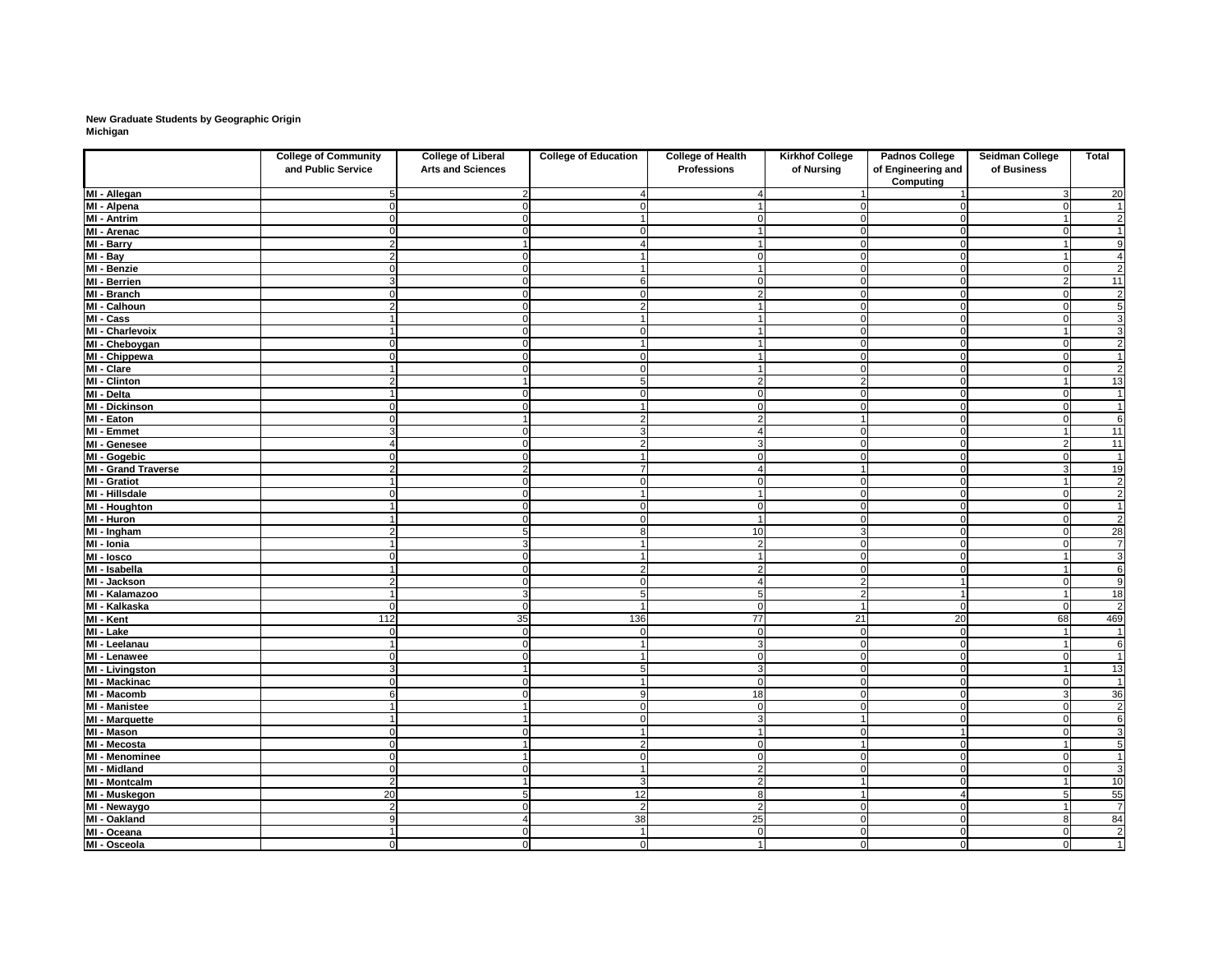**New Graduate Students by Geographic Origin**

**Other US**

|                       | <b>College of Community</b> | <b>College of Liberal</b> | <b>College of Education</b> | <b>College of Health</b> | <b>Kirkhof College</b> | <b>Padnos College</b> | <b>Seidman College</b> | <b>Total</b> |
|-----------------------|-----------------------------|---------------------------|-----------------------------|--------------------------|------------------------|-----------------------|------------------------|--------------|
|                       | and Public Service          | <b>Arts and Sciences</b>  |                             | <b>Professions</b>       | of Nursing             | of Engineering and    | of Business            |              |
|                       |                             |                           |                             |                          |                        | <b>Computing</b>      |                        |              |
| MI - Oscoda           |                             |                           |                             |                          |                        |                       |                        |              |
| MI - Otsego           |                             |                           |                             |                          |                        |                       |                        |              |
| MI - Ottawa           |                             | 16                        | 58                          | 16.                      |                        |                       | 27                     | 167          |
| MI - Presque Isle     |                             |                           |                             |                          |                        |                       |                        |              |
| MI - Saginaw          |                             |                           |                             |                          |                        |                       |                        |              |
| MI - Shiawassee       |                             |                           |                             |                          |                        |                       |                        |              |
| MI - St Clair         |                             |                           |                             |                          |                        |                       |                        |              |
| MI - St Joseph        |                             |                           |                             |                          |                        |                       |                        |              |
| MI - Tuscola          |                             |                           |                             |                          |                        |                       |                        |              |
| MI - Vanburen         |                             |                           |                             |                          |                        |                       |                        |              |
| MI - Washtenaw        |                             |                           |                             |                          |                        |                       |                        | 19           |
| MI - Wayne            |                             |                           | 31                          |                          |                        |                       |                        | 56           |
| MI - Wexford          |                             |                           |                             |                          |                        |                       |                        |              |
| <b>MICHIGAN TOTAL</b> | 252                         | 88                        | 379                         | 256                      | 45I                    | 33                    | 139                    | 1192         |

|                             | <b>College of Community</b><br>and Public Service | <b>College of Liberal</b><br><b>Arts and Sciences</b> | <b>College of Education</b> | <b>College of Health</b><br><b>Professions</b> | <b>Kirkhof College</b><br>of Nursing | <b>Padnos College</b><br>of Engineering and | <b>Seidman College</b><br>of Business | <b>Total</b>    |
|-----------------------------|---------------------------------------------------|-------------------------------------------------------|-----------------------------|------------------------------------------------|--------------------------------------|---------------------------------------------|---------------------------------------|-----------------|
|                             |                                                   |                                                       |                             |                                                |                                      | <b>Computing</b>                            |                                       |                 |
|                             |                                                   |                                                       |                             |                                                |                                      |                                             |                                       |                 |
| California<br>Colorado      |                                                   |                                                       |                             |                                                |                                      |                                             |                                       |                 |
| <b>District of Columbia</b> |                                                   |                                                       |                             |                                                |                                      |                                             |                                       |                 |
| <b>Florida</b>              |                                                   |                                                       |                             |                                                |                                      |                                             |                                       | 2               |
| <b>Illinois</b>             |                                                   |                                                       |                             |                                                |                                      |                                             |                                       | $\overline{22}$ |
| Indiana                     |                                                   |                                                       |                             |                                                |                                      |                                             |                                       | $\overline{12}$ |
| <b>Maryland</b>             |                                                   |                                                       |                             |                                                |                                      |                                             |                                       |                 |
| <b>Massachusetts</b>        |                                                   |                                                       |                             |                                                |                                      |                                             |                                       |                 |
| <b>Montana</b>              |                                                   |                                                       |                             |                                                |                                      |                                             |                                       |                 |
| <b>New York</b>             |                                                   |                                                       |                             |                                                |                                      |                                             |                                       |                 |
| <b>North Carolina</b>       |                                                   |                                                       |                             |                                                |                                      |                                             |                                       |                 |
| Ohio                        |                                                   |                                                       |                             |                                                |                                      |                                             |                                       |                 |
| Oklahoma                    |                                                   |                                                       |                             |                                                |                                      |                                             |                                       |                 |
| Oregon                      |                                                   |                                                       |                             |                                                |                                      |                                             |                                       |                 |
| Pennsylvania                |                                                   |                                                       |                             |                                                |                                      |                                             |                                       |                 |
| <b>South Carolina</b>       |                                                   |                                                       |                             |                                                |                                      |                                             |                                       |                 |
| <b>Tennessee</b>            |                                                   |                                                       |                             |                                                |                                      |                                             |                                       |                 |
| <b>Texas</b>                |                                                   |                                                       |                             |                                                |                                      |                                             |                                       |                 |
| Utah                        |                                                   |                                                       |                             |                                                |                                      |                                             |                                       |                 |
| Wisconsin                   |                                                   |                                                       |                             |                                                |                                      |                                             |                                       |                 |
| Wyoming                     |                                                   |                                                       |                             |                                                |                                      |                                             |                                       |                 |
| OTHER U.S. TOTAL            |                                                   |                                                       | 19                          | 23                                             |                                      |                                             |                                       | 66              |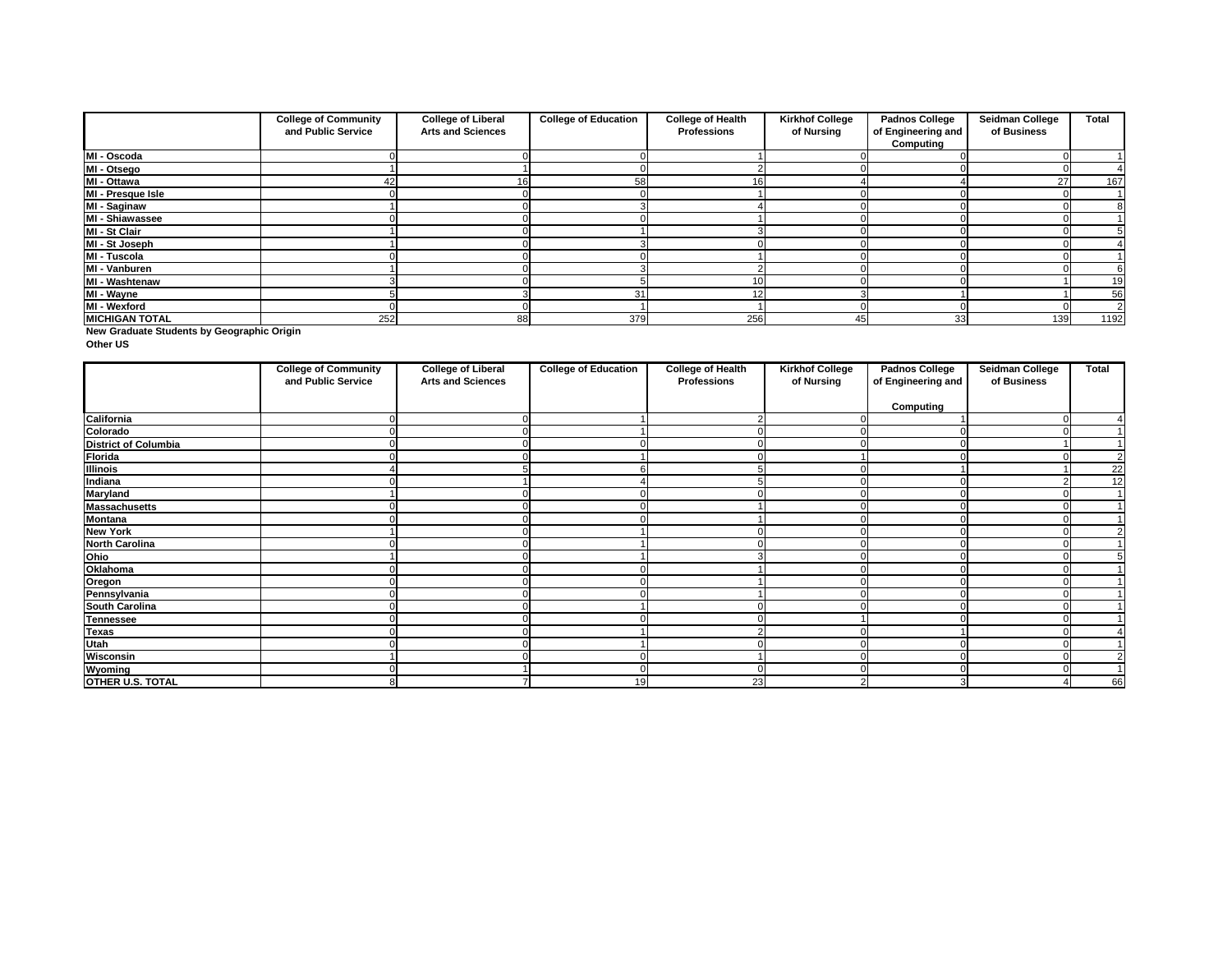**New Graduate Students by Geographic Origin INTERNATIONAL**

|                            | <b>College of Community</b> | <b>College of Liberal</b> | <b>College of Education</b> | <b>College of Health</b> | <b>Kirkhof College</b> | <b>Padnos College</b> | <b>Seidman College</b> | <b>Total</b>   |
|----------------------------|-----------------------------|---------------------------|-----------------------------|--------------------------|------------------------|-----------------------|------------------------|----------------|
|                            | and Public Service          | <b>Arts and Sciences</b>  |                             | <b>Professions</b>       | of Nursing             | of Engineering and    | of Business            |                |
|                            |                             |                           |                             |                          |                        | <b>Computing</b>      |                        |                |
| <b>BANGLADESH</b>          |                             |                           | U                           |                          |                        |                       | $\Omega$               | 5              |
| <b>BRAZIL</b>              | ∩                           |                           | ∩                           | $\cap$                   |                        |                       |                        |                |
| <b>CANADA</b>              |                             |                           |                             |                          |                        |                       |                        |                |
| <b>CHINA</b>               |                             |                           | 2                           |                          |                        |                       |                        | 3              |
| <b>COLOMBIA</b>            |                             |                           |                             |                          |                        |                       |                        |                |
| <b>ECUADOR</b>             |                             |                           |                             |                          |                        |                       |                        |                |
| <b>ETHIOPIA</b>            |                             |                           | ∩                           |                          |                        |                       |                        |                |
| <b>FRANCE</b>              |                             |                           |                             |                          |                        |                       |                        |                |
| <b>GERMANY</b>             |                             |                           |                             |                          |                        |                       |                        |                |
| <b>GHANA</b>               |                             |                           |                             |                          |                        |                       |                        |                |
| <b>INDIA</b>               |                             |                           |                             |                          |                        | 27                    |                        | 43             |
| <b>LIBYA</b>               |                             |                           |                             |                          |                        |                       |                        | $\overline{1}$ |
| <b>MYANMAR</b>             |                             |                           |                             |                          | $\Omega$               |                       |                        |                |
| <b>NEPAL</b>               |                             |                           |                             |                          | $\Omega$               |                       |                        | 6              |
| NETHERLANDS                |                             |                           |                             |                          | $\Omega$               |                       |                        |                |
| <b>NIGERIA</b>             |                             |                           |                             |                          | 0                      |                       |                        | 9              |
| <b>PAKISTAN</b>            |                             |                           |                             |                          |                        |                       |                        |                |
| <b>PALESTINIAN</b>         |                             |                           |                             |                          |                        |                       |                        |                |
| <b>POLAND</b>              |                             |                           |                             |                          | $\Omega$               |                       |                        |                |
| <b>RWANDA</b>              |                             |                           |                             |                          | $\Omega$               |                       |                        |                |
| <b>SAUDI ARABIA</b>        |                             |                           | $\overline{2}$              |                          |                        |                       |                        | $\overline{2}$ |
| <b>SOUTH KOREA</b>         |                             |                           |                             |                          |                        |                       |                        | $\overline{2}$ |
| <b>SPAIN</b>               |                             |                           |                             |                          |                        |                       |                        | $\overline{2}$ |
| <b>SRI LANKA</b>           |                             |                           |                             |                          |                        |                       |                        | -1             |
| <b>SUDAN</b>               |                             |                           |                             |                          | ∩                      |                       | - 0                    | -1             |
| <b>ZAMBIA</b>              |                             |                           |                             |                          |                        |                       |                        |                |
| <b>INTERNATIONAL TOTAL</b> | 13                          | 14                        |                             |                          |                        | 42                    | 10                     | 90             |

**New Graduate Students by Undergraduate GPA**

|                           | <b>College of Community</b> | <b>College of Liberal</b> | <b>College of Education</b> | <b>College of Health</b> | <b>Kirkhof College</b> | <b>Padnos College</b> | <b>Seidman College</b> | <b>Total</b> |
|---------------------------|-----------------------------|---------------------------|-----------------------------|--------------------------|------------------------|-----------------------|------------------------|--------------|
|                           | and Public Service          | <b>Arts and Sciences</b>  |                             | <b>Professions</b>       | of Nursing             | of Engineering and    | of Business            |              |
|                           |                             |                           |                             |                          |                        | Computing             |                        |              |
| 1.00 to 1.99              |                             |                           |                             |                          |                        |                       |                        |              |
| 2.00 to 2.49              |                             |                           |                             |                          |                        |                       |                        | 22           |
| 2.50 to 2.99              |                             |                           |                             |                          |                        |                       |                        | 166          |
| 3.00 to 3.49              | $1331$                      | 48                        | 190                         | 86                       | 29                     |                       |                        | 588          |
| 3.50 to 4.00              |                             |                           | 151                         | 147                      |                        |                       | 67                     | 528          |
| <b>Unreported</b>         |                             |                           |                             | 37                       |                        |                       |                        | 42           |
| <b>Mean Undergrad GPA</b> | 3.26                        | 3.40                      | 3.36                        | 3.55                     | 3.42                   | 3.26                  | 3.40                   | 3.38         |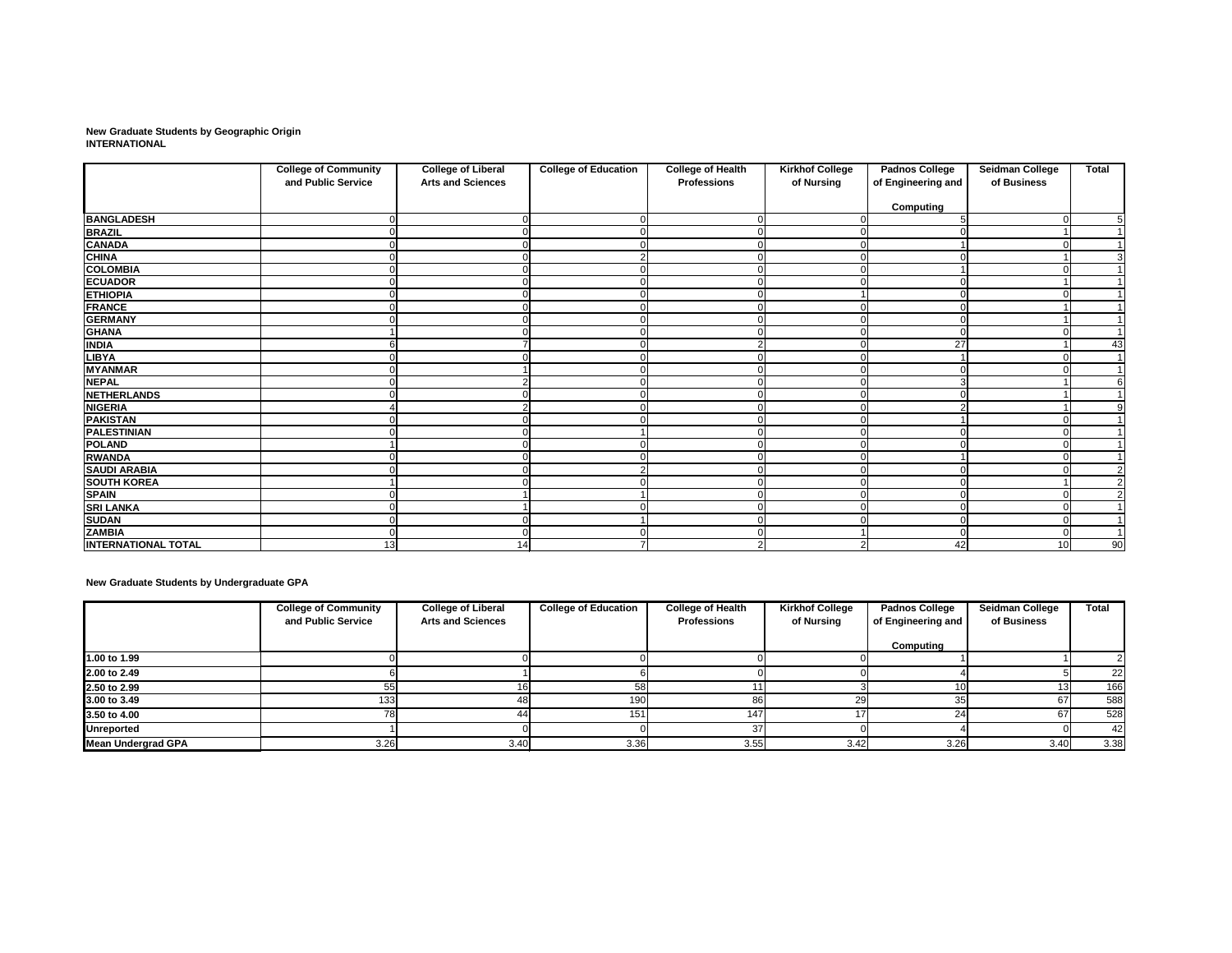**New Graduate Students by Undergraduate Institution**

| <b>College of Community and Public Service</b> | <b>College of Liberal Arts and Sciences</b> | <b>College of Education</b>         | <b>College of Health Professions</b> |
|------------------------------------------------|---------------------------------------------|-------------------------------------|--------------------------------------|
| Grand Valley State University (149)            | Grand Valley State University (54)          | Grand Valley State University (185) | Grand Valley State University (128)  |
| Central Michigan University (16)               | Michigan State University (5)               | Central Michigan University (24)    | Michigan State University (26)       |
| Calvin College (8)                             | Univ of Michigan-Ann Arbor (5)              | Michigan State University (21)      | Central Michigan University (24)     |
| Western Michigan University (8)                | Central Michigan University (4)             | Eastern Michigan University (16)    | Hope College (8)                     |
| Hope College (7)                               | Aquinas College-MI (3)                      | Wayne State University (14)         | Oakland University (7)               |
| Michigan State University (7)                  | Western Michigan University (3)             | Western Michigan University (14)    | Alma College (5)                     |
| Aquinas College-MI (4)                         | Hope College (2)                            | Calvin College (11)                 | Ferris State University (5)          |
| Ferris State University (4)                    | Northern Michigan University (2)            | Hope College (10)                   | Western Michigan University (5)      |
| Northern Michigan University (4)               |                                             | Univ of Michigan-Ann Arbor (6)      | Eastern Michigan University (4)      |
| Davenport Univ-Grand Rapids (3)                |                                             | Aquinas College-MI (5)              | Univ of Michigan-Ann Arbor (4)       |
| Eastern Michigan University (3)                |                                             | Spring Arbor University (5)         | Univ of Michigan-Flint (3)           |
| Baker College - Flint (3)                      |                                             | Saginaw Valley State Univ (5)       | Indiana University Bloomington (2)   |
| Albion College (2)                             |                                             | Ferris State University (4)         | Calvin College (2)                   |
| Cornerstone University (2)                     |                                             | Cornerstone University (4)          | Spring Arbor University (2)          |
| Oakland University (2)                         |                                             | Oakland University (3)              |                                      |
| Spring Arbor University (2)                    |                                             | Northern Michigan University (3)    |                                      |
| Univ of Michigan-Ann Arbor (2)                 |                                             | Walden University (3)               |                                      |
| NTR Univ of Health Sciences (2)                |                                             | Grand Canyon University (2)         |                                      |
| Akademia Ekonomiczna/Krakowie (2)              |                                             | Huntington University (2)           |                                      |
|                                                |                                             | Alma College (2)                    |                                      |
|                                                |                                             | Davenport Univ-Grand Rapids (2)     |                                      |
|                                                |                                             | Madonna University (2)              |                                      |
|                                                |                                             | Marygrove College (2)               |                                      |
|                                                |                                             | Olivet College (2)                  |                                      |
|                                                |                                             | Western Carolina University (2)     |                                      |
|                                                |                                             | Bowling Green State University (2)  |                                      |
|                                                |                                             | Cedarville University (2)           |                                      |
|                                                |                                             | King Saud University (2)            |                                      |
|                                                |                                             |                                     |                                      |

| <b>Kirkhof College of Nursing</b>  | <b>Padnos College of Engineering and Computing</b> | <b>Seidman College of Business</b> |
|------------------------------------|----------------------------------------------------|------------------------------------|
| Grand Valley State University (22) | Grand Valley State University (25)                 | Grand Valley State University (76) |
| Univ of Michigan-Flint (4)         | Jawaharlal Nehru Tech Univ (7)                     | Michigan State University (10)     |
| Ferris State University (3)        | Bangladesh Univ of Eng & Tech (3)                  | Central Michigan University (7)    |
| Calvin College (2)                 | Calvin College (2)                                 | Ferris State University (6)        |
| Eastern Michigan University (2)    | Ferris State University (2)                        | Univ of Michigan-Ann Arbor (6)     |
| Michigan State University (2)      | Michigan Tech University (2)                       | Western Michigan University (5)    |
| University of Detroit Mercy (2)    | NTR Univ of Health Sciences (2)                    | Wayne State University (4)         |
|                                    | Tribhuvan University (2)                           | Calvin College (3)                 |
|                                    |                                                    | Bethel College (2)                 |
|                                    |                                                    | Davenport Univ-Grand Rapids (2)    |

Hope College ( 2)

Grenoble Graduate Sch of Mgt ( 2)